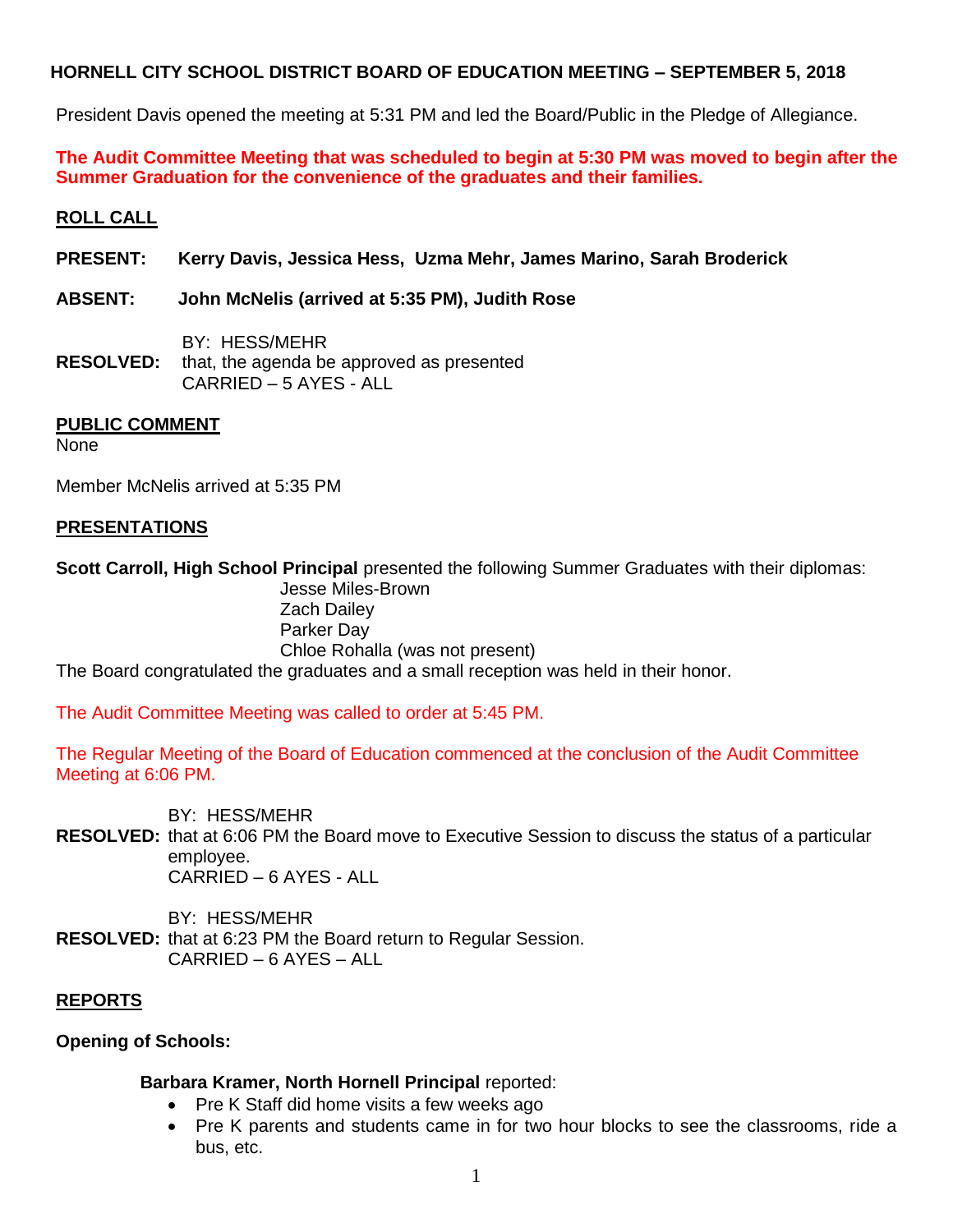- K-1 had their open house last Wednesday, attendance was great. Having it one week before school starts gets everyone excited about the new year.
- Have started a new morning routine for the Kindergarteners in the big gym breakfast went well
- There were no major problems with the traffic detour
- The teachers were more than ready for the year to start, many were her all summer preparing – It was a great day!

## **Jennifer Sorochin, Bryant School Principal** reported:

- School is starting ten minutes earlier this year, this will allow more time for breakfast and fewer tardies.
- All staff pitched in to make the students comfortable, there are always some glitches but everyone teaming together is very heartwarming
- Had a few transportation issues, but that is quite normal for a first day
- Students were already reading and writing.
- Our new secretary Emily Haynes did a phenomenal job bringing things together
- Had a great day!

## **Sean Gaffney, Intermediate School Principal** reported:

- The year started off amazing
- Had a few minor glitches, but all normal for the beginning of the year
- This year's theme is "Oh the Places You Go", a sixth grade student wore a Cat in the Hat costume and greeted people.
- Using the LLI program to set up groups of students and coming up with ideas to help more students
- Very proud of the kids and staff!

# **Scott Carroll, High School Principal** reported:

- It was great to see the building come to life again
- Could already see the engagement in the classrooms
- We started last week with orientations, held a scavenger hunt around the building with the "Red Raider Strong" theme
- Our 1:1 initiative is underway
- This year we went over the Code of Conduct was done outside of classroom time
- We had a glitch with our room numbering system (showing old and new numbers for time being)
- Excellent first day!

# **Superintendent Palotti,** reported:

- It was great seeing the kids and staff in the buildings and to see everything come together
- All in all it was a positive start
- Review some State testing data, stated that there would be more available next month when the State Education Department allows the information to be shared (such as how we compare to our peers)
- Review a handout with BAS Assessment for reading showing the growth from the beginning of the year to the end for the 2017/18 school year.
	- o Happy where we are going, but not satisfied with where we are
	- o Hoping that having PK start with us will help
- Invited Scott to share regents information with the Board
	- o Scott showed the Board information that compared our results last year in comparison to the other schools in our area to where we ranked after this year's testing, most areas showed improvement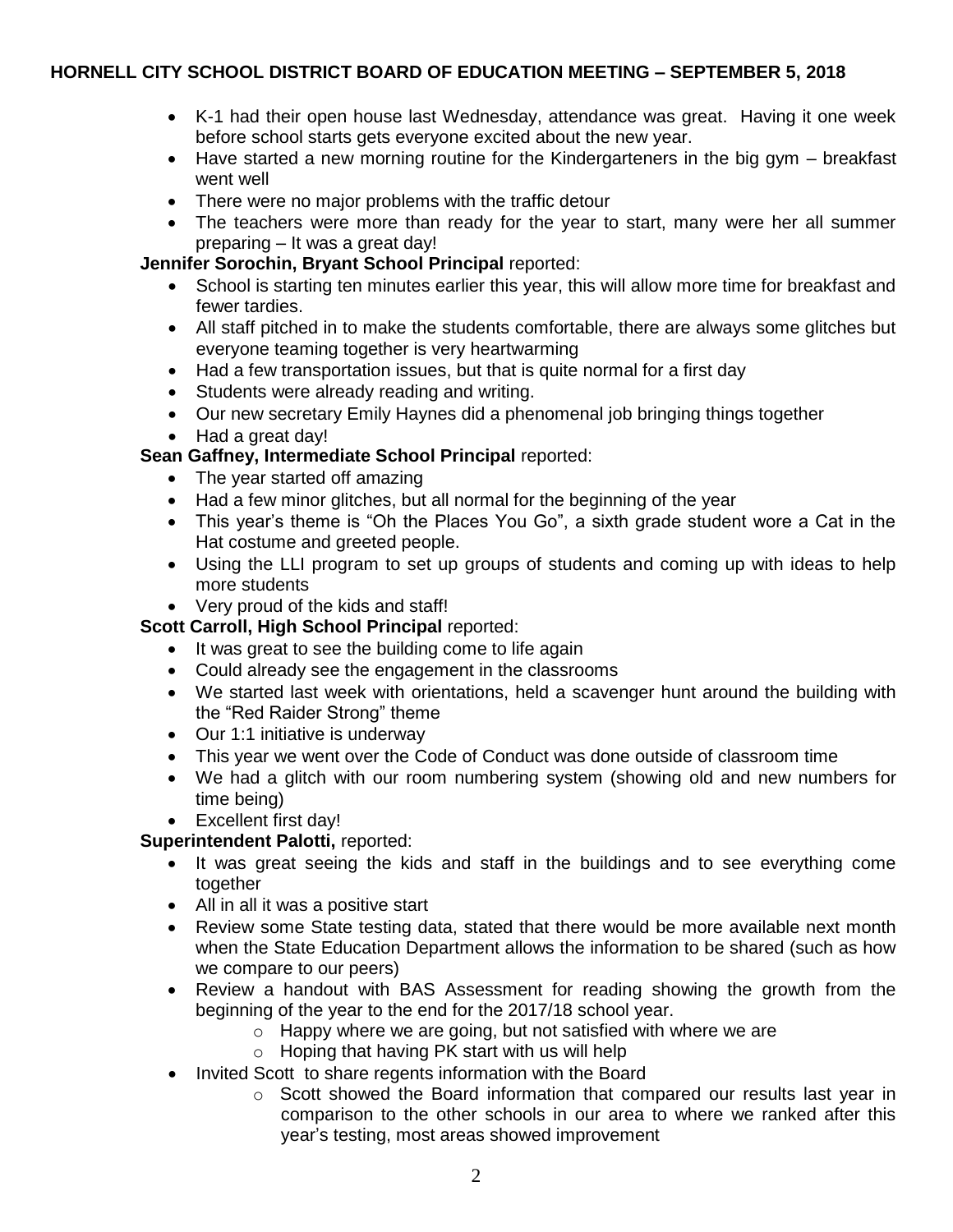**Construction Report - Mick Pavlick (Welliver) –** provided the Board with the Construction Report and reviewed same.

#### **ROUTINE ITEMS**

BY: HESS/MEHR

- **RESOLVED:** that, upon the recommendation of Superintendent Palotti, the Board approves / accepts the following consent agenda items:
	- Approval of the minutes for the meetings of August 1 and 22, 2018.
	- Has no objection to the recommendations of the Committee on Special Education and approves the authorization of funds to implement the special education programs and services consistent with such recommendation for the CSE meetings of August 15 and 23, 2018, the CPSE meetings of August 2 and 23, 2018 and the 504 meeting of August 23, 2018.

CARRIED – 6 AYES – ALL

#### **OLD BUSINESS**

None

#### **NEW BUSINESS**

#### **POLICY/PROCEDURE**

BY: HESS/MEHR

**RESOLVED:** that, upon the recommendation of Superintendent Palotti, the Board approves the application of Jasper-Troupsburg Central School for one student to participate as an "Incomplete Team" with the Indoor Track team for the 2018-19 school year, pending the approval of Section V. CARRIED – 6 AYES - ALL

#### **FINANCE:**

BY: HESS/MEHR

**RESOLVED:** that, upon the recommendation of Superintendent Palotti, the Board approves the following change to the petty cash funds:

Admissions Cash Box #2 from Douglas Brown to Patti Clancy CARRIED – 6 AYES - ALL

BY: HESS/MEHR

**RESOLVED:** that, upon the recommendation of Superintendent Palotti, the Board approves the contract with the City of Hornell for SRO services for the 2018/19 school year. CARRIED – 6 AYES - ALL

BY: HESS/MEHR

**RESOLVED:** that, upon the recommendation of Superintendent Palotti, the Board of Education approves the tentative agreement with HESSA for the term of July 1, 2018 – June 30, 2021. CARRIED – 6 AYES - ALL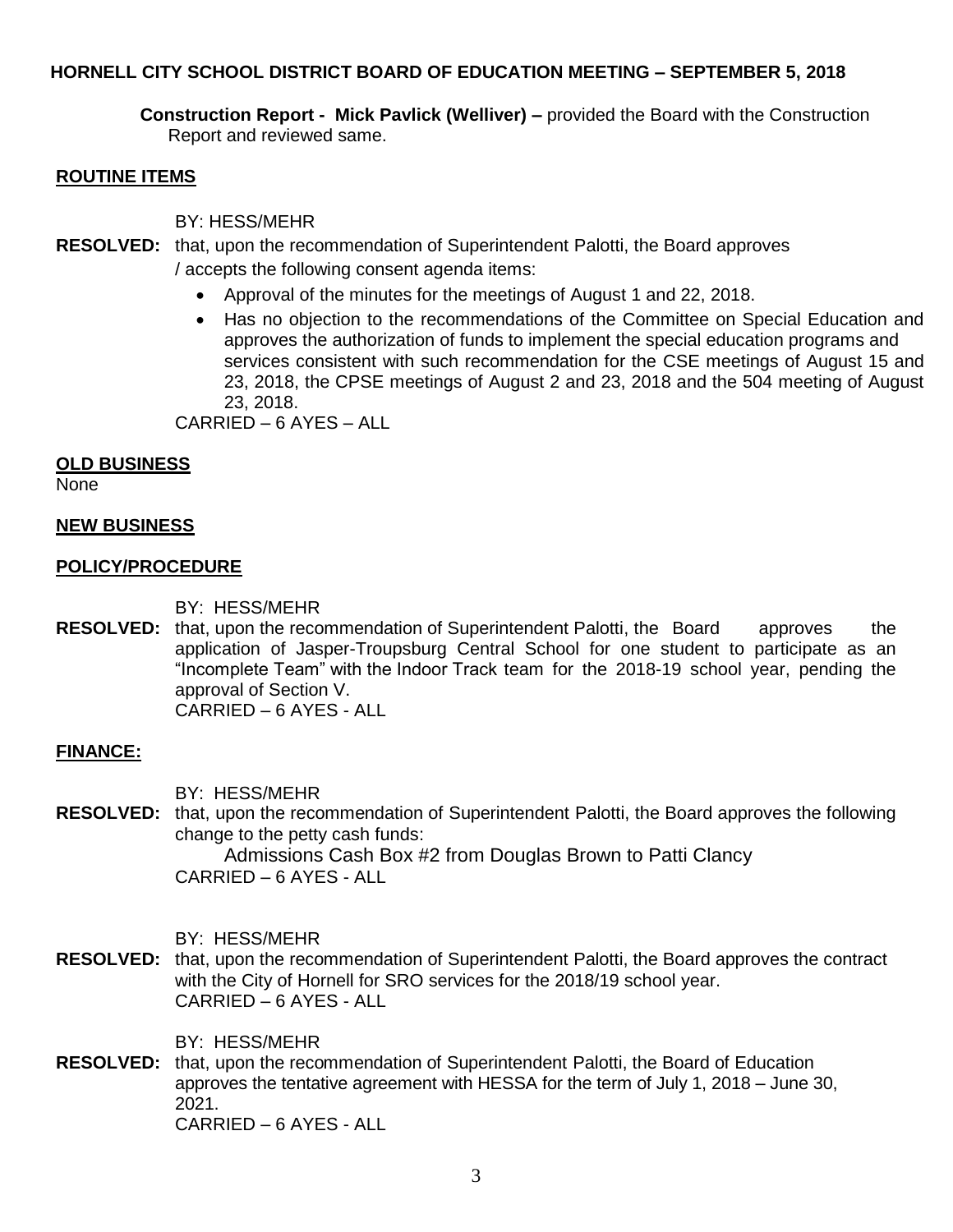#### **PERSONNEL:**

BY: HESS/MEHR

**RESOLVED:** that, upon the recommendation of Superintendent Palotti, the Board approves the Education Law 913 resolution as discussed in Executive Session pertaining to employee #567. CARRIED – 6 AYES – ALL

BY: HESS/MEHR

**RESOLVED:** that agenda items VI E 3 b-v be grouped for one action. CARRIED – 6 AYES – ALL

BY: HESS/MEHR

- **RESOLVED:** that, upon the recommendation of Superintendent Palotti, the Board approves/accepts the following agenda items VI E 3 b-v:
	- approve the MOU with HEA to add Pre K and Speech & Language to the list of department designations.
	- approves the MOU with HEA to add Modified Swim Coach to the list of coaching positions.
	- approves the MOU with HEA for the TOSA Technology Integrator position for the 2018/19 school year.
	- approves the MOU with HEA to provide stipends to Licensed Master Social Workers.
	- approves the MOU with HPDG to add the position of Director of Elementary Education to their group.
	- accepts the resignation of Karli Kukula as Teacher Aide effective August 30, 2018.
	- accepts the resignation of Jennifer Griffith as Teacher Aide effective August 1, 2018.
	- accepts the resignation for the purpose of retirement of Dawn Burritt as Teacher Aide, effective on September 1, 2018.
	- approve the elimination of 1.0 FTE Security Monitor positions.
	- approve the change of appointment of Mark Mahoney from Security Monitor to Teacher Aide, 10 months, 6.5 hours per day.
	- approves the probationary appointment of Charles Wing as School Bus Driver, 4.00 hours per day, 10 months, effective September 4, 2018 at the starting rate specified in the HESSA Contract.
	- approves the probationary appointment of Andraya Bartlebaugh as Bus Attendant, 4.00 hours per day, 10 months, effective September 4, 2018 at the starting rate specified in the HESSA Contract.
	- approves the probationary appointment of Holly Cone as Bus Attendant, 4.00 hours per day, 10 months, effective September 4, 2018 at the starting rate specified in the HESSA Contract.
	- approve the probationary appointment of Carolyn Valpey as Teacher Aide, 6.5 hours per day, 10 months, effective September 4, 2018 at the starting rate specified in the HPA.
	- approves the probationary appointment of Marie Bonsignore as Teacher Aide, 6.5 hours per day, 10 months, effective September 4, 2018 at the starting rate specified in the HPA Contract.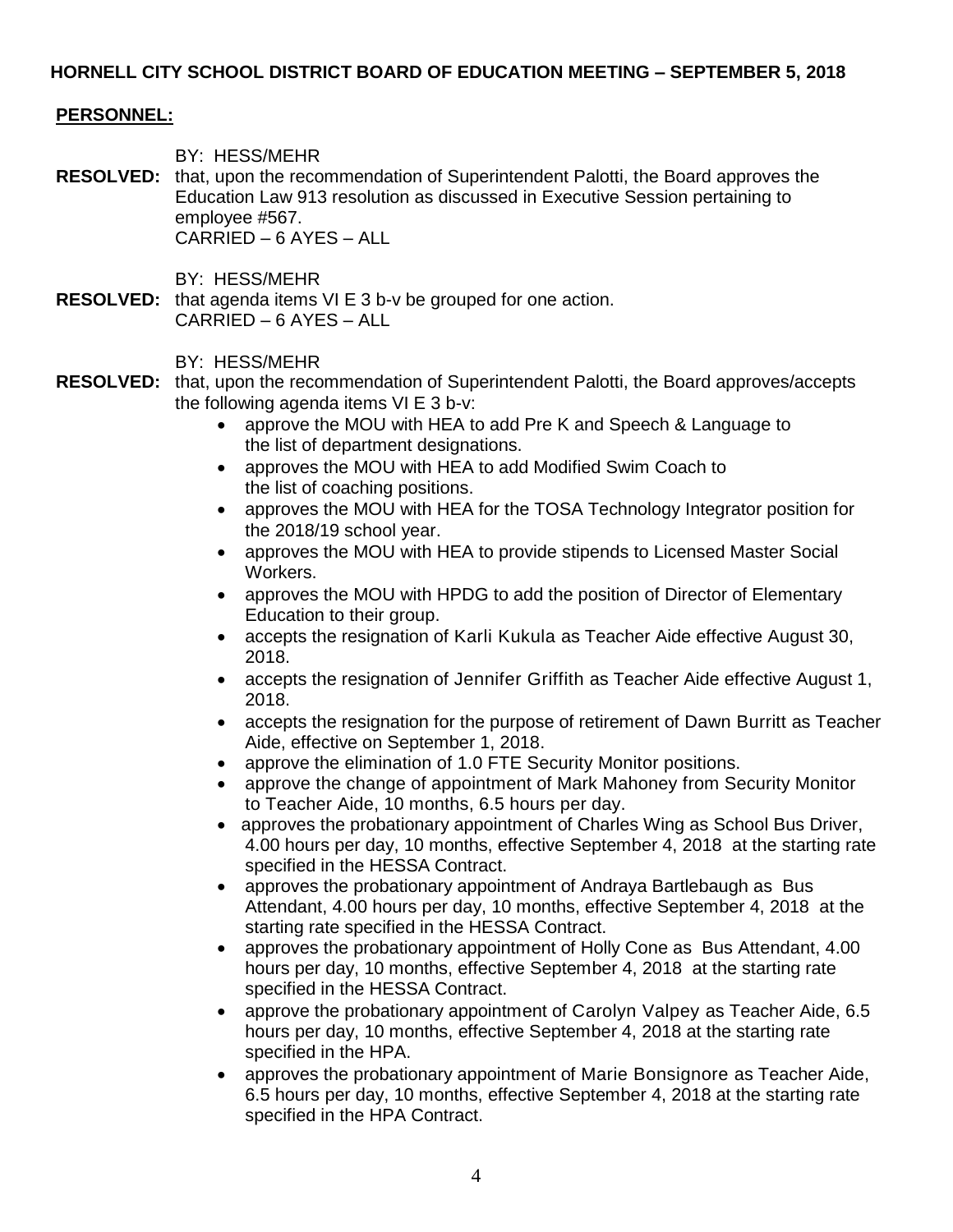- approves the following addition to the list of Advisors for the 2018/19 school year with stipend as specified in the HEA Contract : Adirondack Club – Andrew Newman
- approves the appointment of Zach Mills as Extended School Day Program Assistant for the 2018/19 school year to be paid \$16 per hour on a time sheet basis.
- approves the appointment of Colin Ponticello as a Life Guard for the 2018/19 school year to be paid on a time sheet basis at the rate specified in the current rate schedule.
- approves all District staff to work lunch duty on a time sheet basis as needed by each building.
- accepts the resignation of Stefanie Mayr as Reading Teacher effective August 30, 2018.
- accepts the resignation of Ashley Dunning as Elementary Teacher effective August 15, 2018.

CARRIED – 6 AYES – ALL

## BY: HESS/MEHR

**RESOLVED:** that, upon the recommendation of Superintendent Palotti, the Board approves the four year probationary appointment of Benjamin Colak as Social Studies Teacher, effective September 4, 2018 at a starting salary as defined in the HEA Contract. Eligibility for tenure at the end of the probationary period is dependent on the employee receiving APPR ratings of H or E in 3 of the 4 preceding years (and no I rating in the final year). Benjamin is also hereby approved to work with his team on an hourly time sheet basis over the summer when requested by his building principal.

(BA in History w/ Adolescent Cert from SUNY Geneseo and MS in History from the SUNY Brockport) NYS Initial Cert in Social Studies 7-12

CARRIED – 6 AYES – ALL

The Board congratulated and welcomed Benjamin to the District.

## BY: HESS/MEHR

**RESOLVED:** that, upon the recommendation of Superintendent Palotti, the Board approves the four year probationary appointment of Tristin Christie as Elementary Education Teacher, effective September 4, 2018 at a starting salary as defined in the HEA Contract. Tristin is also hereby approved to work with her team on an hourly time sheet basis over the summer when requested by her building principal. Eligibility for tenure at the end of the probationary period is dependent on the employee receiving APPR ratings of H or E in 3 of the 4 preceding years (and no I rating in the final year). (BS in English Certification Program from SUNY Brockport) NYS Initial Certification in Elementary 1-6 and SWD 1-6 CARRIED – 6 AYES – ALL

The Board congratulated Tristin, who was in attendance, and welcomed her to the District.

#### BY: HESS/MEHR

**RESOLVED:** that, upon the recommendation of Superintendent Palotti, the Board approves the four year probationary appointment of Tracy Flett as Elementary Teacher, effective September 4, 2018 at a starting salary as defined in the HEA Contract. Tracy is also hereby approved to work with her team on an hourly time sheet basis over the summer when requested by her building principal. Eligibility for tenure at the end of the probationary period is dependent on the employee receiving APPR ratings of H or E in 3 of the 4 preceding years (and no I rating in the final year). (BA in Early Childhood /Childhood Education from Alfred University and ME in Literacy from Alfred University)